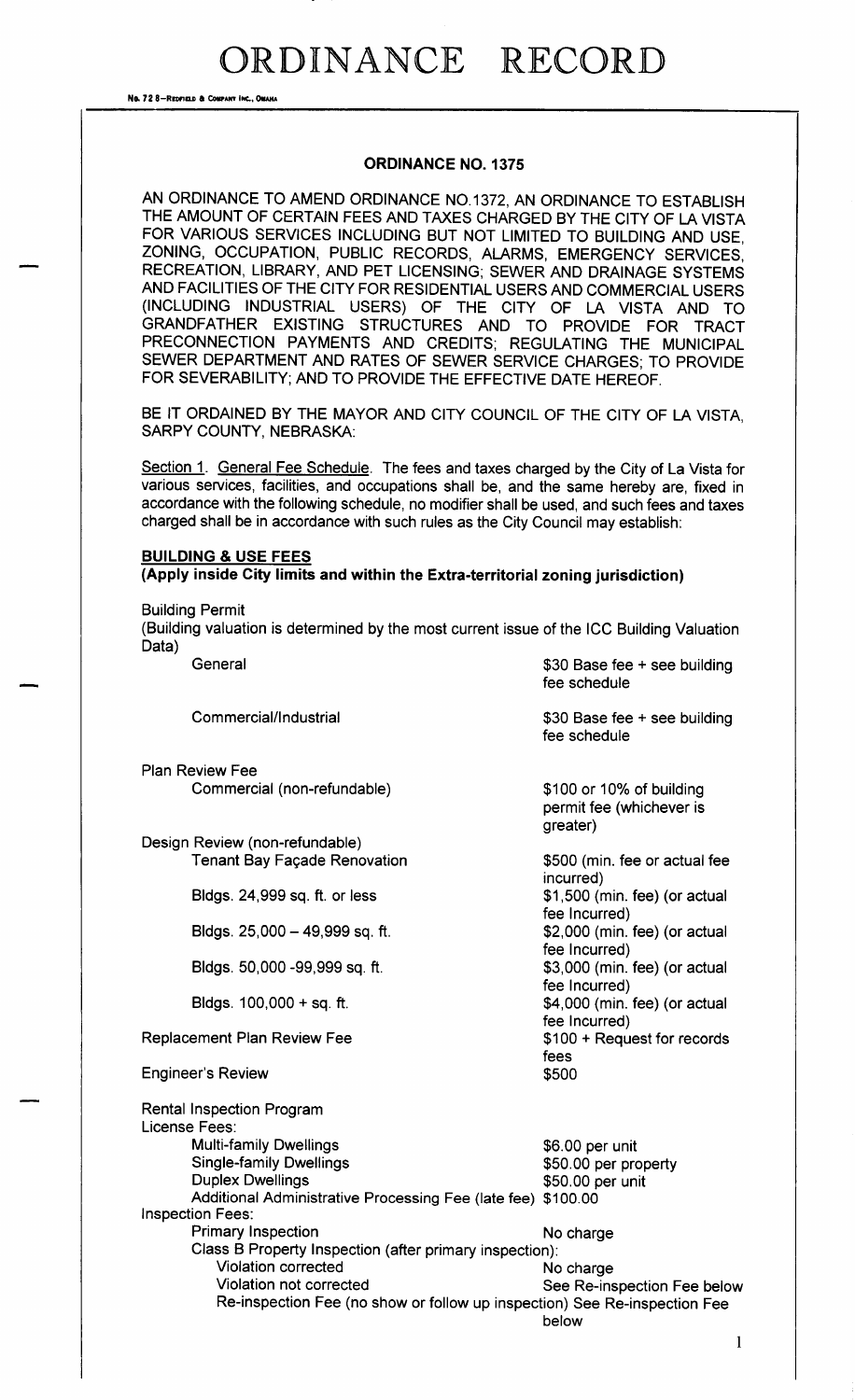Na. 72 8-Redfield & Company Inc., OMAHA Ordinance No. 1375 Re-inspection Fee 100.00 Vacant Building Registration Fee  $$500$ Penalty Fee 3x Regular permit fee 3x Regular permit fee 3x Regular permit fee 3x Regular permit fee 3x Regular permit fee 3x Regular permit fee 3x Regular permit fee 3x Regular permit fee 3x Regular permit fee 3x 8x 8x 8x 75% will be refunded when the project is cancelled or not complete within one year. No refund will be given after one vear. (Sewer Hook-up Fee is100% refunded) Certificate of Occupancy<br>
Temporary Certificate of Occupancy<br>
\$750 Temporary Certificate of Occupancy<br>Pre-occupancy fee (Occupancy without C.O.) \$750 Pre-occupancy fee (Occupancy without C.O.)  $$750$ <br>
Temporary Use Permit  $$50$  plus \$10/day Temporary Use Permit includes tents, greenhouses, event structures) Sign Permit **150/ sign Permit** 150/ sign 150/ sign 150/ sign 150/ sign 150/ sign 150/ sign 150 Identification Sign, Incidental Sign<br>
Master Sign Plan (more than 1 sign) \$150 Master Sign Plan (more than 1 sign) 150<br>Common Sign Plan 150 Common Sign Plan Temporary Sign Permit: Non-profit or tax exempt organization  $\begin{array}{c} \text{30/year} \\ \text{41} \\ \text{530/year} \end{array}$ All other temporary signs<br>Tower Development Permit \$8,500(min fee) (or actual fee incurred) Co-locates – Towers **6, 1000** Co-locates – Towers **5, 000** Co-locates – Towers fee incurred)<br>\$30 Tarp Permit (valid for 6 months)  $$30$ <br>Solar Panel Permit  $$30$ **Solar Panel Permit** Satellite Dish Permit<br>Wading/Swimming Pools at residence<br>\$30 Wading/Swimming Pools at residence  $$30$ <br>Dedicated Electrical circuit for pumps  $$30$ Dedicated Electrical circuit for pumps 30<br>
Mechanical Permits 300 Base fee + See **Mechanical Permits** mechanical fee schedule Plumbing Permits 30 Base fee + See plumbing fee schedule Sewer Repair Permit Backflow protector permit 30 (\$22 permit 4 \$ 30 (\$22 permit 4 \$ 38 backflow) Underground Sprinklers 30 (\$22 issue fee & \$8 fixture) Electrical Permits 30 Base Fee + See electrical fee City Professional License (Plumbers; Mech. Contractors) 6 15 and a \$1,000,000 Liability, and a \$500,000 bodily injury insurance Certificate per each occurrence Also a \$5,000 Bond is required, naming the City as the recipient. Demolition of building 250 plus Insurance **Certificate** Moving Permit (buildings 120 square feet or greater) \$250 plus Insurance **Certificate** Sheds and Fences 30.00 Sidewalks \$30.00 Driveway Replacement \$30.00<br>Driveway Approach w/o curb cut or grinding \$30.00 Driveway Approach w/o curb cut or grinding With curb requiring cut plus the 4' apron on each side)<br>Contractor (Contractor performs curb cut or grind) \$30.00 plus \$1.00/ft. Contractor (Contractor performs curb cut or grind) \$ 30.00 plus \$1.00/ft.<br>City Charge (if City performs curb cuts) \$50 + \$5/ft. (\$40 set up fee; City Charge (if City performs curb cuts) \$10 permit fee)<br>\$50 + \$6/ft. (\$40 set up fee; City charge (if City performs curb grinds) \$10 permit fee)<br>\$30.00 **Utility Cut Permit**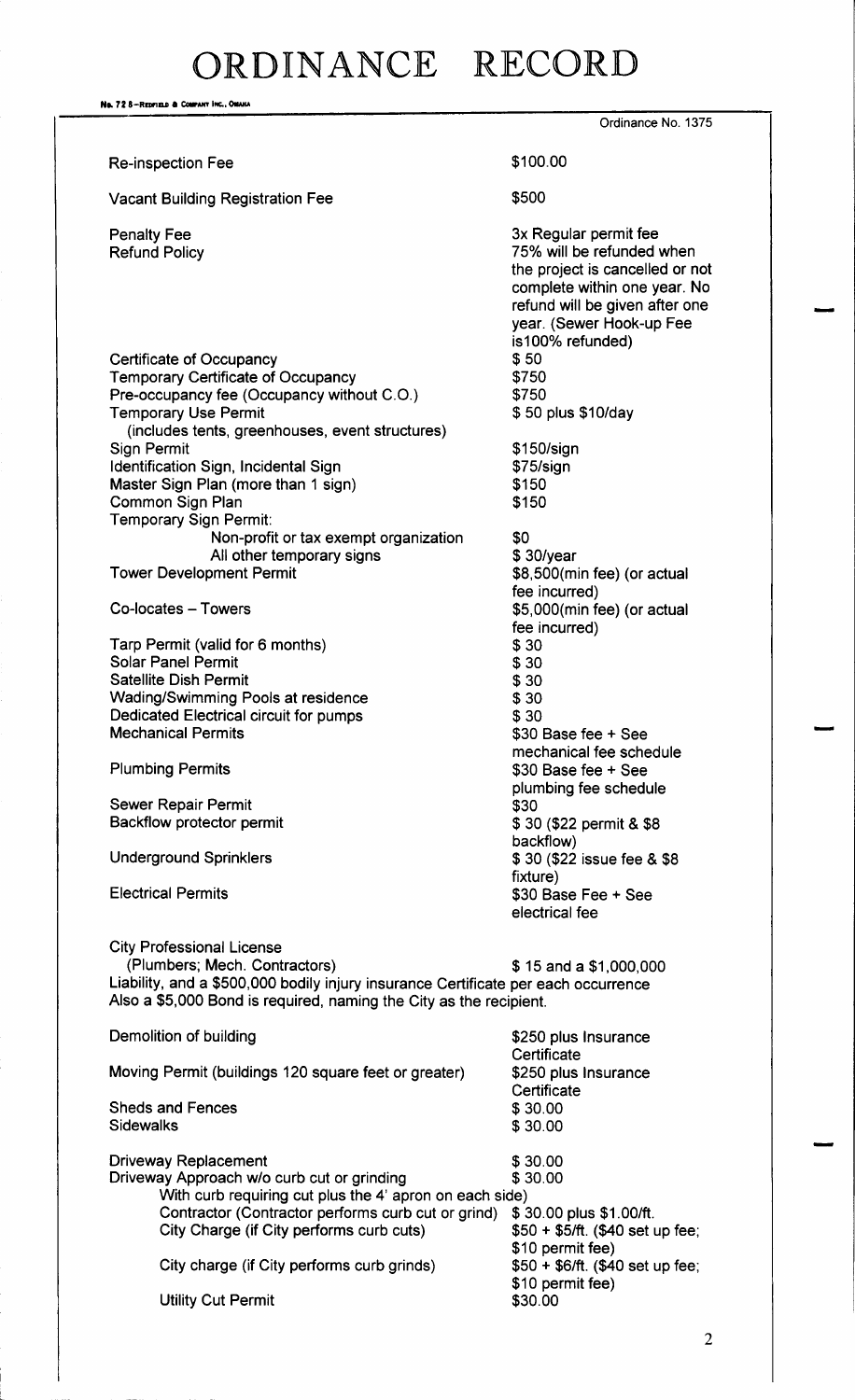| Appeal Fee Regarding Issuance or Denial of Curb Cut/Driveway |                |
|--------------------------------------------------------------|----------------|
| <b>Approach Construction Permit</b>                          | \$250          |
| Street Paving, Surfacing, Resurfacing, Repairing, Sealing or |                |
| <b>Resealing Permit</b>                                      | \$30.00/Yearly |
| Appeal Fee Regarding Issuance or Denial of Street Paving,    |                |
| Resurfacing, etc. Permit                                     | \$250          |

#### **RIGHT-OF-WAY PERMIT FEES**

The following are one-time permit fees for structures occupying the public rightof-way:

| Canopy or Awning                                                 | \$50 for the first 25 ft. $+$ \$10 each additional<br>foot |
|------------------------------------------------------------------|------------------------------------------------------------|
| Balcony                                                          | \$75 each                                                  |
| <b>Bicycle Rack</b>                                              | \$50                                                       |
| <b>Light Fixture</b>                                             | \$75 for the first + \$10 each additional light<br>fixture |
| <b>Marquee</b>                                                   | \$50 for the first 25 ft. $+$ \$10 each additional<br>ft.  |
| Sidewalk Café                                                    | \$100                                                      |
| Sign                                                             | \$100 each (if less than 25 sq. ft.)                       |
|                                                                  | \$300 each (if 25 sq. ft. or larger)                       |
| Windscreen                                                       | \$400 each                                                 |
| <b>Planter</b>                                                   | \$50                                                       |
| Combination of Awning/Canopy/Sign<br>/Light                      | \$500                                                      |
| Skywalk                                                          | \$500                                                      |
| <b>String Lights</b>                                             | \$150                                                      |
| Other structures as approved by the<br><b>City Administrator</b> | \$300                                                      |

Provided, however, notwithstanding anything in this Ordinance to the contrary, all property, or parts thereof or improvements thereon, with respect to which legal title is or will be held by or for the benefit of the City of La Vista, La Vista Community Development Agency, City of La Vista Facilities Corporation, La Vista/ Metropolitan Community College Condominium Owners Association, Inc., or any other entity directly or indirectly controlled by the City of La Vista as determined by the City Administrator, for a public purpose, and all owners of such property, parts, or improvements, shall be exempt from the Building and Use Fees and/or any other fees in this ordinance. The City of La Vista pursuant to a policy of the City Council also may provide for waiver of any or all such Building and Use Fees, or any other fees under this Ordinance that are payable to the City, with respect any political subdivisions that levy property taxes within the corporate limits of the City, or any entity controlled by any such political subdivision.

#### FIRE INSPECTION FEES

**Plan Review Fees** 

Fire Sprinkler Plan Review 1-20 devices \$100<br>21-50 devices \$200  $21-50$  devices 51-100 devices \$300<br>101-200 devices \$400 101-200 devices 201-500 devices \$500<br>Over 500 devices \$500 Fire Alarm Plan Review

Commercial Building 10% of building permit fee with <sup>a</sup> maximum of \$1,000

\$500 plus \$1.00 per device over 500<br>\$50.00

Child Care Facilities: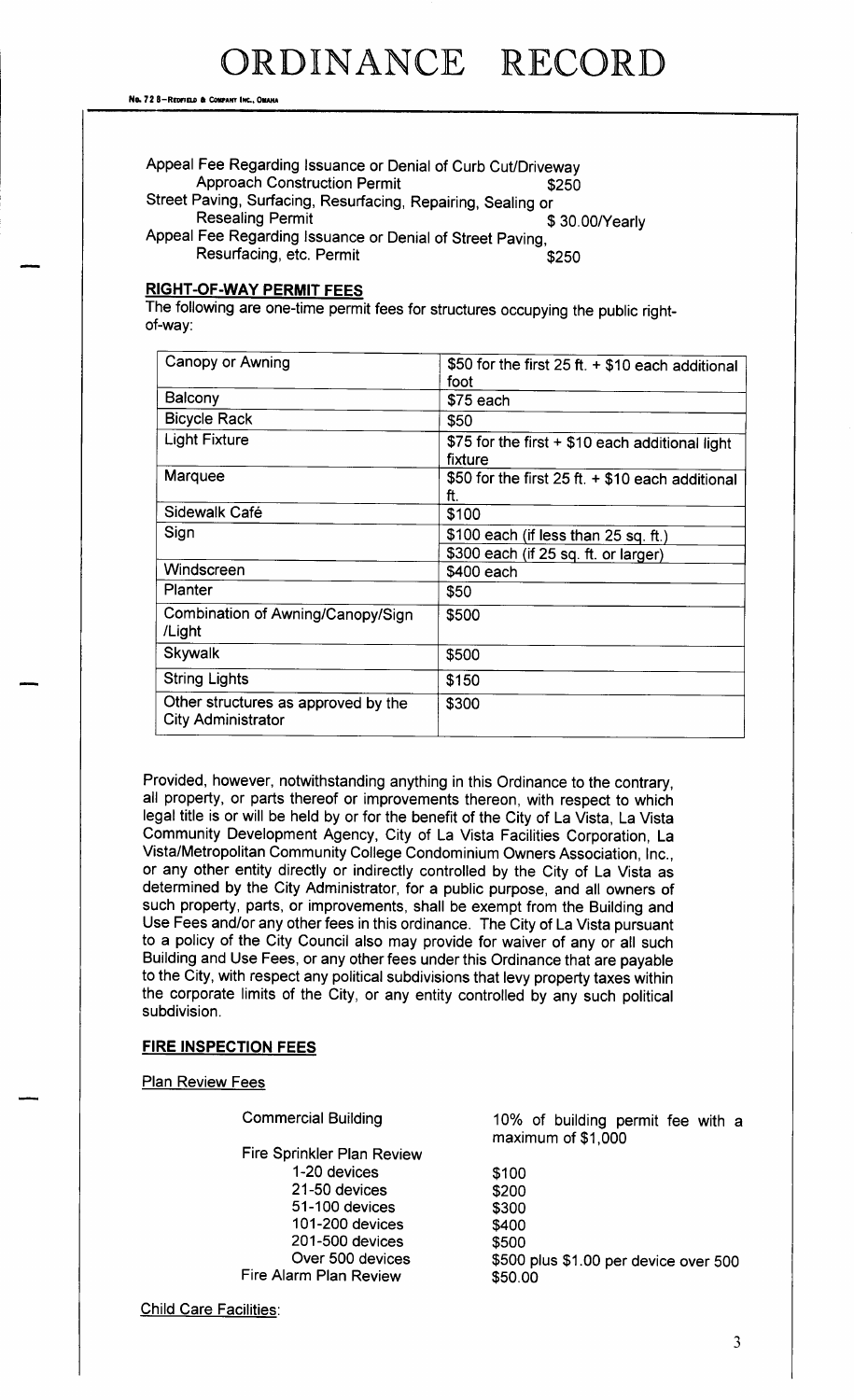No. 72 8-REDFIELD & COMPANY INC., OMAHA Ordinance No. 1375 0 - 8 Children 1980 - 12 Children 1980 - 12 Children 1980 - 12 Children 1980 - 13 Children 1980 - 13 Children<br>
1990 - 12 Children 1990 - 13 Children 1990 - 13 Children 1990 - 13 Children 1990 - 13 Children 1990 - 13 Chil<br> 9 - 12 Children 555.00<br>13 or more children 560.00 13 or more children Foster Care Homes: Inspection \$25.00 Liquor Establishments: Non-consumption establishments \$60.00 Consumption establishments \$85.00 Nursing Homes: 50 beds or less \$55.00<br>51to 100 beds \$110.00 51 to 100 beds \$110.00<br>101 or more beds \$160.00 101 or more beds Fire Alarm Inspection: Four year license (Test) \$100.00<br>NICET \$25.00 \$25.00 per year NICET certification last<br>\$30.00 Annual test (witnessed) Sprinkler Contractor Certificate: Annual \$100.00 Fuels Division: Above ground Hazardous Substance Storage Tanks (Title 158)<br>Registration \$25.00 per Registration 25.00 per tank<br>Re-registration 25.5.00 per tank \$25.00 per tank (Required whenever change is made to tank or contents) Above ground Petroleum Storage Tanks (Title 153, Chapter 17)<br>Inspection Fee \$50.00 (Per \$50.00 (Per installation regardless of the number of tanks) Underground Storage Tanks (Title 159, Chapter 2) Farm, residential and heating oil tanks (tanks with a capacity of 1100gallons or less)  $$10.00$  one-time registration fee<br>All other tanks  $$30.00$  per tank, annually \$30.00 per tank, annually<br>\$90.00 per tank, annually Petroleum Release Remedial Action Fund<br>Tank installation \$60.00 per tank<br>\$60.00 Piping only installation GRADING PERMIT FEES 5 acres or less 500 More than  $5$  acres  $$1,000$ TAX INCREMENT FINANCING (TIF) APPLICATION FEES Application Fee 3,000 Administrative Fee 2012 1.5% on TIF Principal up to 2, 000, 000 1% on TIF Principal amount above \$2,000,000 thru 4,000, 000 No additional administrative fee for TIF Principal above 4,000,000 Bond Related Fee **Actual Fees, Costs & Related Fees**, Costs & Related Fees, Costs & Expenses Incurred by the City ZONING FEES

Comprehensive Plan Amendment **5500** 

Zoning Map Amendment (rezoning) 5500

4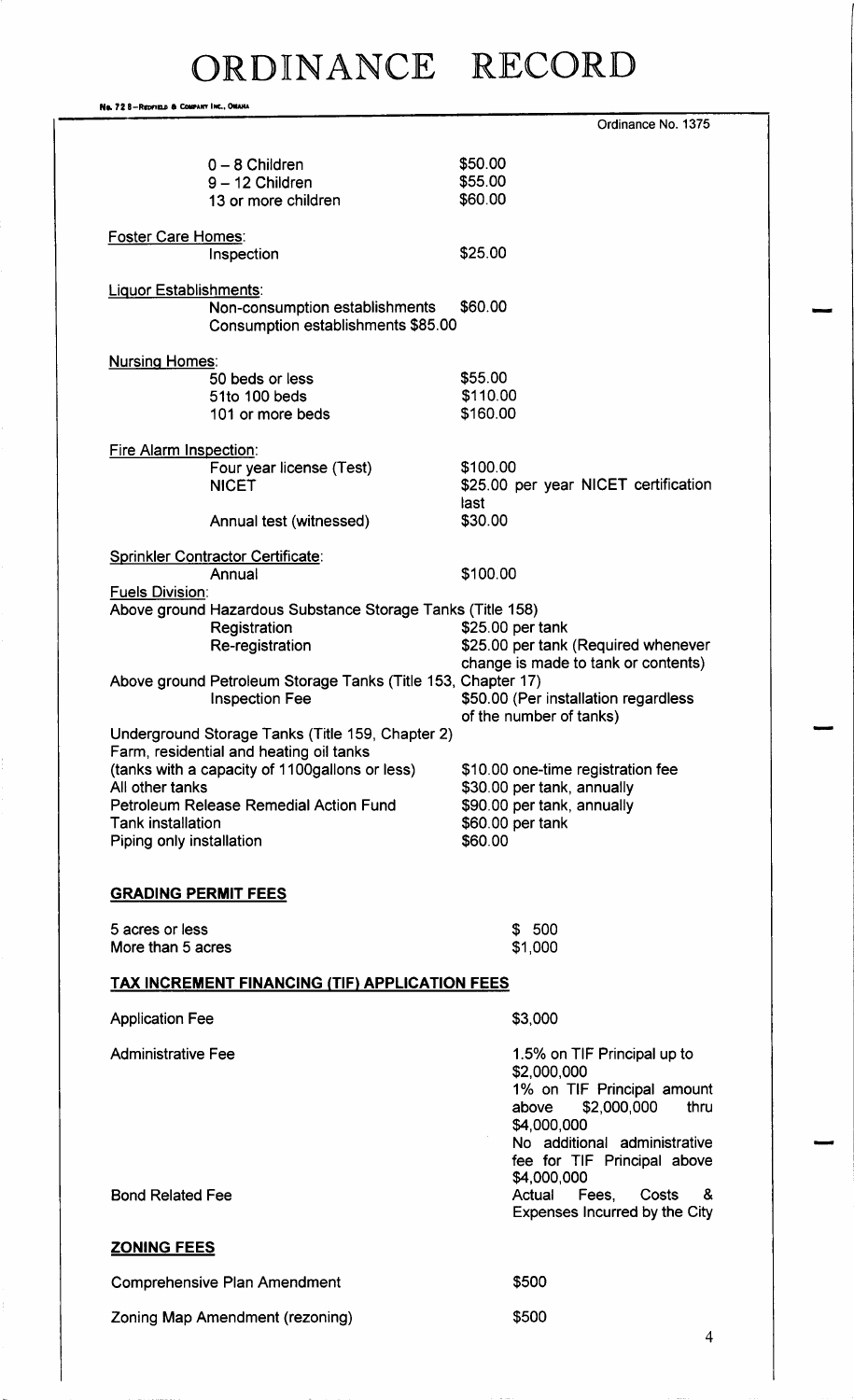No. 72 8-Redivield & Company Inc., Omaha

| <b>Zoning Text Amendment</b>                                                                                                    | \$500                                                                  |
|---------------------------------------------------------------------------------------------------------------------------------|------------------------------------------------------------------------|
| <b>Zoning Verification Letter</b>                                                                                               | \$50                                                                   |
| <b>Subdivision Text Amendment</b>                                                                                               | \$500                                                                  |
| Conditional Use Permit (1 acre or less)<br>Conditional Use Permit (more than 1 acre)<br><b>Conditional Use Permit Amendment</b> | \$300<br>\$500<br>\$200                                                |
| <b>Flood Plain Development Permit</b>                                                                                           | \$500                                                                  |
| Administrative Plat - Lot Split, Lot Consolidation<br>or Boundary Adjustment                                                    | \$750+ additional fee of \$250<br>for review of revised                |
| <b>Preliminary Platting</b>                                                                                                     | drawings<br>\$1,000 + additional fee of<br>\$250 for review of revised |
| <b>Final Platting</b>                                                                                                           | drawings<br>\$1000+additional fee of \$250<br>for review of revised    |
| <b>Subdivision Agreement</b>                                                                                                    | drawings<br>\$500 (min. fee) or actual fee                             |
| <b>Revised Preliminary Plat</b>                                                                                                 | incurred<br>\$500+additional fee of \$250<br>for review of revised     |
| Replat                                                                                                                          | drawings<br>\$1500 + additional fee of<br>\$250 for review of revised  |
| P.U.D.                                                                                                                          | drawings<br>\$1,000+additional fee of<br>\$250 for review of revised   |
| P.U.D. Amendment                                                                                                                | drawings<br>\$500 (min. fee) or actual fee<br>incurred                 |
| Vacation of Plat and Right of Way Vacation                                                                                      | \$150                                                                  |
| Variance, Appeals, Map Interpretation (B.O.A.)                                                                                  | \$250                                                                  |

Watershed Fees —apply to all new development or significant redevelopment as specified in Exhibit "G" to the interlocal agreement for the Papillion Creek Watershed Partnership: (fees are remitted to Papillion Creek Watershe Partnership)

| <b>OCCUPATION TAXES</b>                |               |
|----------------------------------------|---------------|
| <b>Publication fees</b>                | \$Actual cost |
| Class A Liquor License Holder          | \$200         |
| Class B Liquor License Holder          | \$200         |
| <b>Class C Liquor License Holder</b>   | \$600         |
| Class D Liquor License Holder          | \$400         |
| Class I Liquor License Holder          | \$500         |
| Class L Liquor License Holder          | \$500         |
| Class Z Liquor License Holder          | \$500         |
| <b>Class AB Liquor License Holder</b>  | \$400         |
| Class AD Liquor License Holder         | \$600         |
| <b>Class ADK Liquor License Holder</b> | \$800         |
| <b>Class AK Liquor License Holder</b>  | \$400         |
| <b>Class ABK Liquor License Holder</b> | \$600         |
| <b>Class BK Liquor License Holder</b>  | \$400         |
| <b>Class CK Liquor License Holder</b>  | \$800         |
| <b>Class DK Liquor License Holder</b>  | \$600         |
| Class IB Liquor License Holder         | \$700         |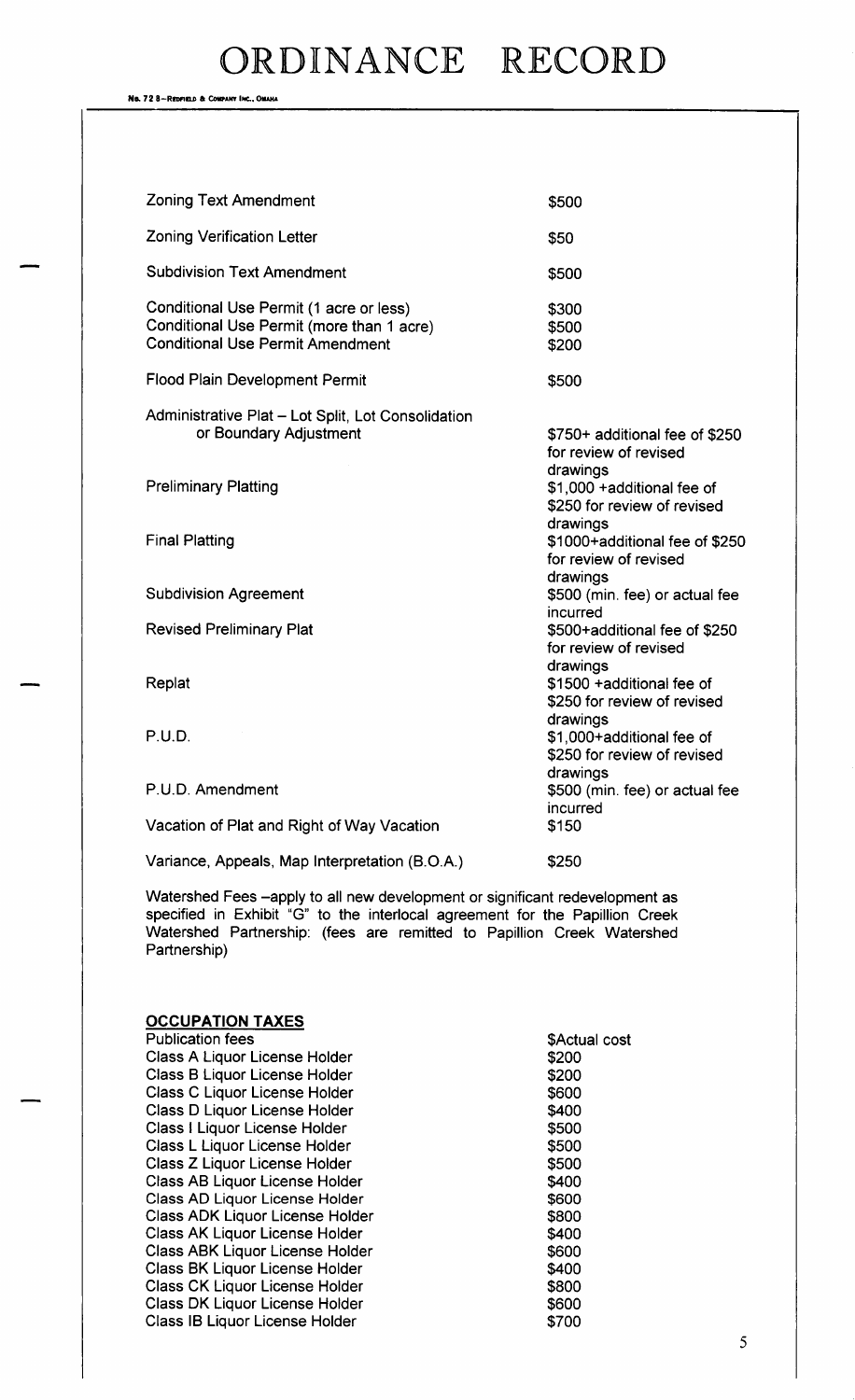Na. 72 8-Redfield & Company Inc., OMAHA Ordinance No. 1375 Class IBK Liquor License Holder (1990)<br>Class ID Liquor License Holder (1990) 8900 Class ID Liquor License Holder Class IDK Liquor License Holder 1100 Class IK Liquor License Holder 700 Special Designated Permit - Liquor Control  $$50/day$  except non-profits Transfer of Liquor License from One Location to Another \$25 (These fees are in addition to the State Fee Requirement) Amusement Concessions (i.e. Carnivals)  $$10$ /concession/day This would include any vendors set up for special functions at the La Vista Sports Complex) Auto dealers - new and used - \$250 plus \$.01 per sq. ft. of inside area, and \$.005 per sq. ft. of outside area used for display, sales or storage. Auto repair 100 Banks, small loan and finance companies detached facility.<br>\$75 plus \$10 per operator Barber shops, beauty salons, tanning & nail salons over one.<br>\$50/year + \$10/table or Bowling Alleys or Billiard/Pool Halls alley ( Additional fees for Restaurants or Drinking Places if applicable) Car washes **100** Car washes **100** Car washes **6100** Car washes supply vending machines)<br>\$50/day Circus, Menagerie or Stage Show Collecting agents, detective agents or agencies and bail bondsmen 375 Construction/Tradesmen 75 and a \$1,000,000 Liability, \$500,000 bodily injury insurance certificate Convenience stores \$75 Additional fees for Restaurants or Drinking Places if applicable) Convenience store with car wash \$120 (Includes all vacuum & supply vending machines) Dry cleaning or laundry and tailoring \$50 machines) Dry cleaning or laundry and tailoring  $$50$ <br>Funeral homes \$150 **Funeral homes** Gaming Device Distributors 6% of gross receipts (nonprofits exempt) Games of Chance/Lotteries 6 and 5% of gross receipts (nonprofits exempt)<br>\$50/1st location - \$10/ea Games of Chance/Lottery License Fee additional Gas Companies 6% of gross receipts Hawkers/Peddlers **1986** and 1997 and 1998 and 1997 and 1998 and 1998 and 1998 and 1998 and 1998 and 1998 and 19 Home Occupations ( not specified elsewhere) Home Occupation Permit Application Fee 330 Home Occupation 1 and Child Care Home 550 Home Occupation Conditional Use Permit— see Zoning Fees Hotels/motels - Any hotel or motel in the City shall pay to the City monthly an Occupation Tax equal to 5% of gross receipts from room rentals. Any shops restaurants, and/or drinking places which are part of, associated with, or located in or with a hotel or motel facility will be considered a separate classification of business and taxed in accordance with the provisions of this Ordinance and the applicable classifications(s) of the shops, restaurants, and/or drinking places hereunder. The Occupation Taxes with Respect to any banquet and/or ballroom facilities of, or associated with, or located in or with, any such hotel or motel shall be determined in accordance with the square footage schedule above, based on the actual square

6

r" r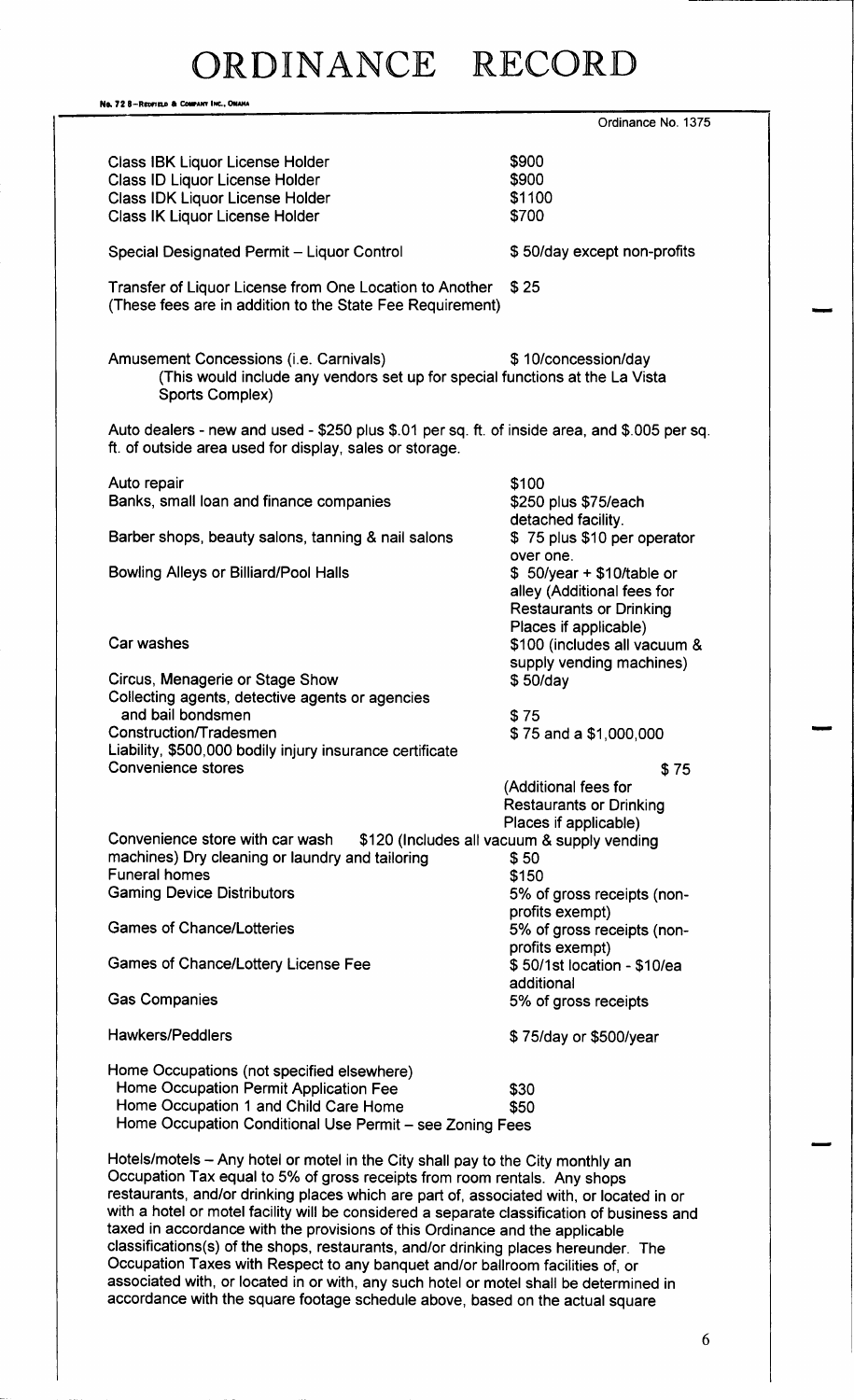No. 72 8-REDFIELD & COMPANY INC., OMAHA

footage of said facilities, which occupation taxes shall be additional to any other applicable occupation taxes such as restaurants or drinking places occupation taxes.

| Movie theatres                                                                                                                            | \$150/complex and<br>\$75/viewing room (Additional<br>fees for Restaurants or<br>Drinking Places if applicable) |
|-------------------------------------------------------------------------------------------------------------------------------------------|-----------------------------------------------------------------------------------------------------------------|
| Music, Vending, & Pinball Machines<br>Provider Fee of &75.00 for business outside the City that provides machines for local<br>businesses | \$20/year/machine +Service                                                                                      |
| Nurseries, greenhouses, landscaping businesses,<br>and tree trimmers                                                                      | \$75                                                                                                            |
| Nursing homes, assisted living, hospitals<br>and retirement homes                                                                         | S.<br>5 per bed                                                                                                 |
| Pawnbrokers<br>transaction evidenced by a pawnbroker card or ledger entry per Neb. Rev. Stat. Section<br>69-204. Minimum of \$30/year     | 1.00/pawnbroker<br>S                                                                                            |

Professional services - engineers, architects, physicians, dentists, chiropractors, osteopaths, accountants, photographers, auctioneers, veterinarians, attorneys, real estate offices and insurance agents or brokers - \$75 plus \$10 per agent or professional over one (1)

Recreation businesses - indoor and outdoor  $$100$ 

Restaurants, Drinking Places, and drive-in  $$50$  (5 employees or less)<br>eating establishments  $$100$  (more than 5 eating establishments

employees) Effective  $10/1/19$  – Fee of 1. 5% of gross receipts pursuant to Municipal Code Section 113. 10

Retail, Manufacturing, Wholesale, Warehousing and Other- Any person or entity engaged primarily in a manufacturing, wholesale, and/or warehousing business shall pay an Occupation Tax based on the schedule below and the actual interior or enclosed square footage of facilities in the City used by said person or entity in the conduct of such business; and any person or entity engaged in a business of making retail sales of groceries, clothing, hardware, notions, furniture, home furnishings, services, paint, drugs, or recreational equipment, and any other person or entity engaged in a business for which an Occupation Tax is not specifically provided elsewhere in this Ordinance, shall pay an Occupation Tax based on the schedule below and actual interior or enclosed square footage of facilities in the City used by said person or entity in the conduct of such business; provided, however, that persons or entities that use a basement or one or more additional floors in addition to the main floor ( the main floor being the floor with the greatest total square footage) in the conduct of one or more specified businesses of sales at retail shall determine square footage for purposes of the Occupation Tax imposed hereunder based on the square footage of the entire main floor plus one-half (1/2) of the square footage of all such basement and additional floors.

|         | 999 sq. ft.    | 50<br>S |
|---------|----------------|---------|
| 1,000   | 2,999 sq. ft.  | \$65    |
| 3,000   | 4,999 sq. ft.  | 80<br>S |
| 5,000   | 7,999 sq. ft.  | \$120   |
| 8,000   | 9,999 sq. ft.  | \$150   |
| 10,000  | 14,999 sq. ft. | \$200   |
| 15,000  | 24,999 sq. ft. | \$225   |
| 25,000  | 39,999 sq. ft  | \$300   |
| 40,000  | 59,999 sq. ft. | \$400   |
| 60,000  | 99,999 sq. ft. | \$500   |
| 100,000 | and greater    | \$750   |
|         |                |         |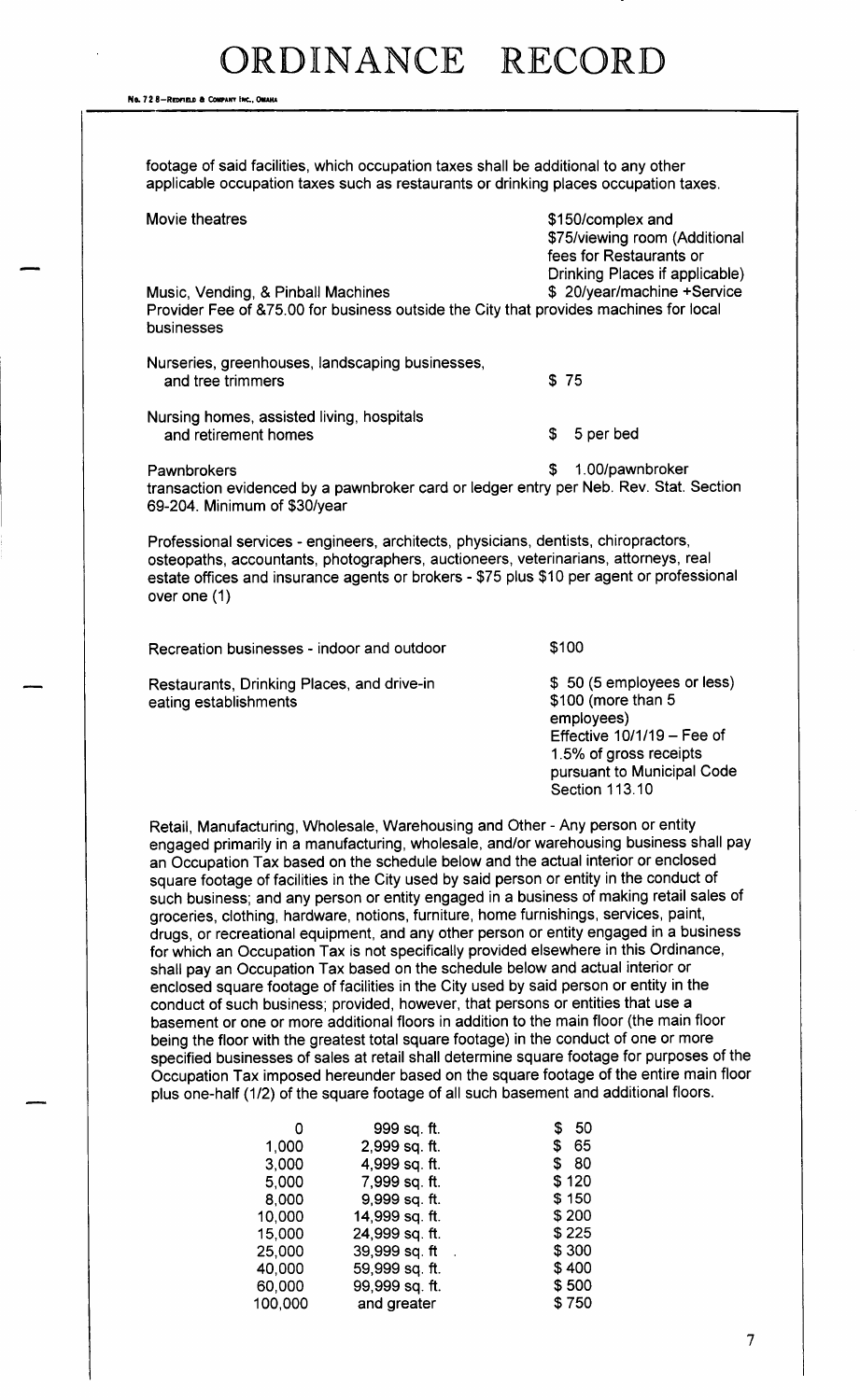# DR DIN ANCE RECORD

Na. 72 8-Repries & Company Inc., Omaha Ordinance No. 1375 Schools - trade schools, dance schools, music schools, nursery school or any type of school operated for profit  $$50$ Service providers, such as persons, firms partnerships or corporations delivering any product, good or service whatsoever in nature within the City **\$75** Service stations selling oils, supplies, accessories<br>for service at retail  $$75 + $25.00$  for attached car wash Telephone Companies **6.1 Companies** 5% of gross receipts includes land lines, wireless, cellular, and mobile) Telephone Surcharge - 911 1.00 per line per month Tobacco License 15 (based on State 15 (based on State 15 (based on State 15 (based on State 15 (based on State Statute) Tow Truck Companies 75 Late Fee (Up to 60 days)  $$35$ <br>
Late Fee (60-90 days)  $$75$ Late Fee (60-90 days)<br>Late Fee (over 90 days) Double Occupation tax or \$100, whichever is greater COVENIENCE FEES Credit Cards 3% of transaction with \$2 minimum transaction  $E$ -Checks  $$3$  for transactions  $<$  \$10,000 \$10 for transactions > \$10,000 OTHER FEES **Barricades** Deposit Fee (returnable) 60/barricade 60/barricade Block Parties/ Special Event 5/ barricade per day \$30 ea. (7 days maximum) Blasting Permit 1, 2000 1, 2000 1, 2000 1, 2000 1, 2000 1, 2000 1, 2000 1, 2000 1, 2000 1, 2000 1, 2000 1, 200 Bucket Truck Rental w/operator 150 per hour Community Garden Plot Rental 20 annually Conflict Monitor Testing 200 Cat License Fee (per cat – limit 3) \$5 each if spayed/neutered 15 each if not spayed/neutered 10 each (delinquent) if spayed/neutered 30 each (delinquent) if not spayed/neutered Senior Citizen Discount (Age 65+) Free if spayed/neutered Dog License Fee (per dog – limit 3) 5 each if spayed/neutered 15 each if not spayed/neutered \$ 10 each (delinquent) if spayed/neutered 30 each ( delinquent) if not spayed/neutered Senior Citizen Discount (Age 65+) Free if spayed/neutered Dog/Cat License Handling Fee (in addition to above fees) \$5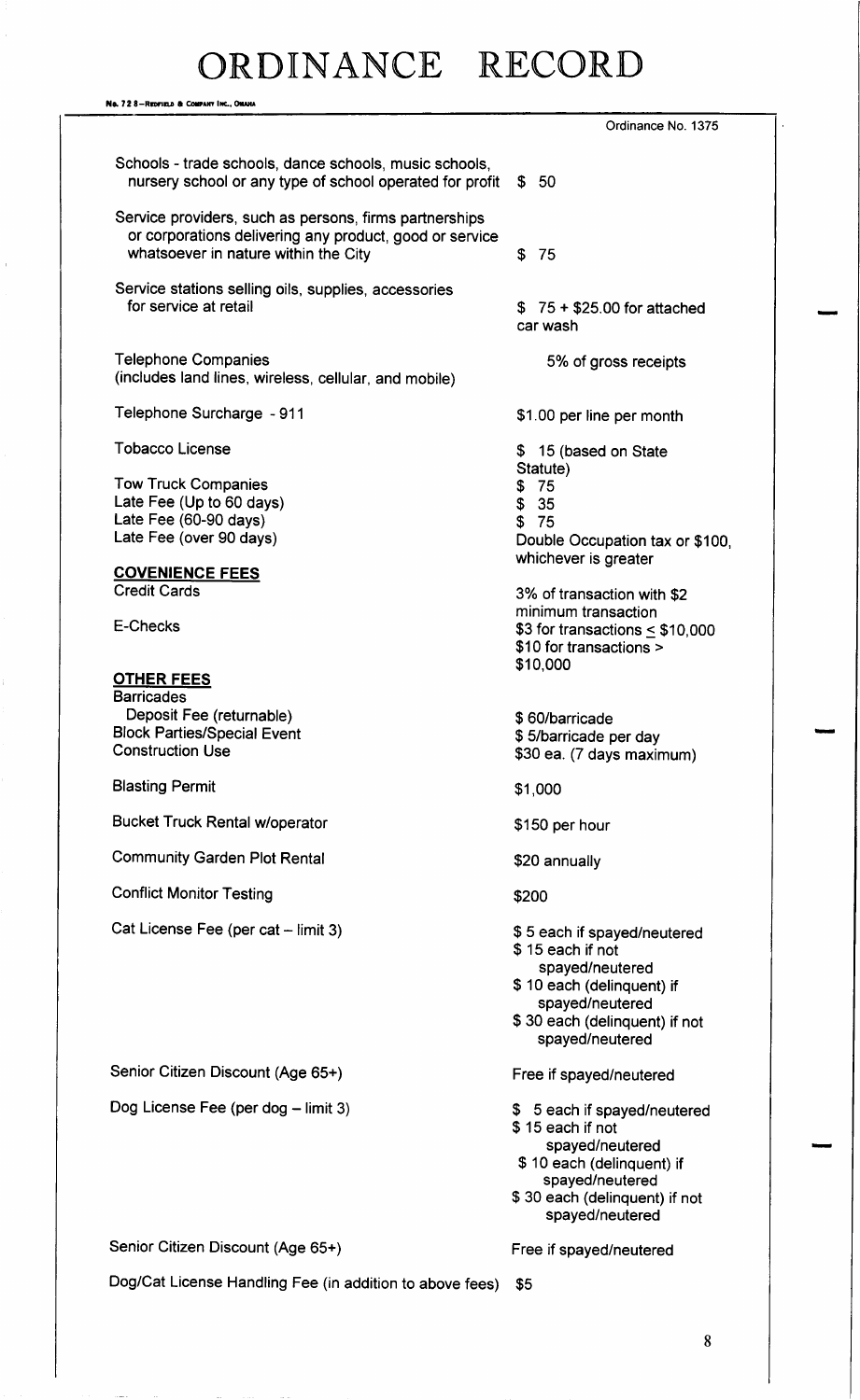No. 72 8-Redfield & Confany Inc., Omaha

| Dog or Cat License Replacement if Lost                                                                                                                                        |                                                                                                                                                                                | \$1            |                                                                                                             |
|-------------------------------------------------------------------------------------------------------------------------------------------------------------------------------|--------------------------------------------------------------------------------------------------------------------------------------------------------------------------------|----------------|-------------------------------------------------------------------------------------------------------------|
| Dog or Cat Capture and Confinement Fee                                                                                                                                        |                                                                                                                                                                                |                | \$10 + Boarding Costs                                                                                       |
| MAXIMUM OF 4 DOGS AND/OR CATS WITH NO MORE THAN 3 OF EITHER<br><b>SPECIES</b>                                                                                                 |                                                                                                                                                                                |                |                                                                                                             |
| <b>Election Filing Fee</b>                                                                                                                                                    |                                                                                                                                                                                |                | 1% of Annual Position Salary                                                                                |
| Fireworks Sales Permit (Non-Profits)                                                                                                                                          |                                                                                                                                                                                | \$2,000        |                                                                                                             |
| <b>Handicap Parking Permit Application Fee</b><br><b>State</b>                                                                                                                |                                                                                                                                                                                |                | \$ Currently Not Charging Per                                                                               |
| Natural Gas Franchisee Rate Filing Fee                                                                                                                                        | (For rate changes not associated w/the cost of purchased gas.)                                                                                                                 |                | Per Agreement                                                                                               |
| <b>Open Burning Permit</b>                                                                                                                                                    |                                                                                                                                                                                | \$10           |                                                                                                             |
| <b>Parking Permit Fees:</b><br>Monthly Parking - Covered Stall<br>Monthly Parking - Uncovered Stall                                                                           | Off-Street Parking - 3 hours free (\$0), after which \$1.00/hr. up to \$10/day<br>(Parking Day runs 6a.m. - 6a.m.)<br>On-Street Parking - free (\$0) with three (3) hour limit |                | \$50/Month per permit<br>\$25/Month per permit                                                              |
| <b>Parking Ticket Fees</b><br>If paid within 7 days of violation date<br>If paid after 7 days of violation date but within 30 days<br>If paid after 30 days of violation date |                                                                                                                                                                                |                | $$20 ($5 + $15$)$ admin fee)<br>$$25 ($10 + $15$)$ admin fee)<br>$$35 ($20 + $15$)$ admin fee)              |
| Pawnbroker Permit Fees:<br>Initial<br><b>Annual Renewal</b>                                                                                                                   |                                                                                                                                                                                | \$150<br>\$100 |                                                                                                             |
| <b>Pet Store License</b><br><b>Police Officer Application Fee</b>                                                                                                             |                                                                                                                                                                                | \$             | \$ 50 (In addition to Occ.<br>License)<br>- 20                                                              |
| Public Assembly Permit (requires application and approval)\$                                                                                                                  |                                                                                                                                                                                |                | -00                                                                                                         |
| <b>Returned Check Fee (NSF)</b>                                                                                                                                               |                                                                                                                                                                                | \$             | 35                                                                                                          |
| <b>Storage of Explosive Materials Permit</b>                                                                                                                                  |                                                                                                                                                                                | \$100          |                                                                                                             |
| <b>Towing/Impound Fee</b>                                                                                                                                                     |                                                                                                                                                                                | \$             | 30                                                                                                          |
| <b>Trash Hauling Permit</b><br><b>Performance Bond</b>                                                                                                                        |                                                                                                                                                                                | \$             | 25/yr./truck + \$25,000                                                                                     |
| <b>PUBLIC RECORDS</b>                                                                                                                                                         |                                                                                                                                                                                |                |                                                                                                             |
| <b>Request for Records</b><br><b>Audio Tapes</b><br>Video Tapes or CD/DVD<br>*Copy costs shall be established by the Finance Director                                         |                                                                                                                                                                                |                | \$15.00/Half Hour + Copy<br>Costs* (May be subject to<br>deposit)<br>\$5.00 per tape<br>\$10.00 per tape/CD |
| <b>Unified Development Ordinance</b>                                                                                                                                          |                                                                                                                                                                                | \$100          |                                                                                                             |
| Comprehensive Plan                                                                                                                                                            |                                                                                                                                                                                | \$50           |                                                                                                             |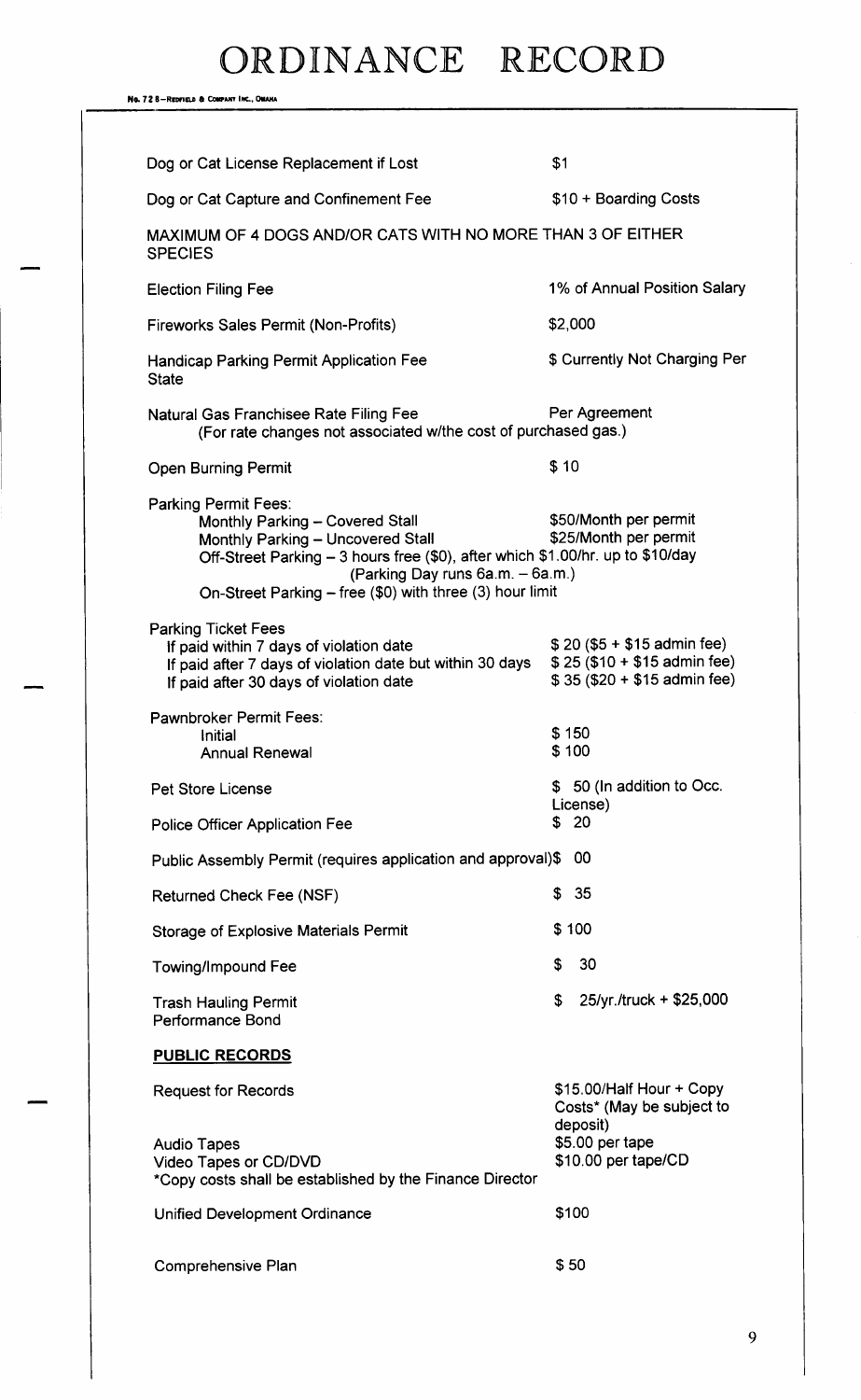No. 72 8-REDFIELD & COMPANY INC., OMAHA Ordinance No. 1375  $\lambda$  Zoning Map  $\lambda$  2011  $\lambda$  35 11" $\times$ 17" \$10 12"x36" 30 36" x120" Zoning Ordinance w/Map  $$30$ <br>Subdivision Regulations  $$30$ **Subdivision Regulations** Future Land Use Map 5 11"x17" \$10 12" x36"  $$30$  36" x120"<br> $$2$ Ward Map Fire Report 55 Police Report 55 Police Photos (5x7) 5/ 5/ 5/ 5/ 5/ 5/ 5/ 5/ 5/ 5/ 5/ 62. \$ 3/ea. for additional Police Photos ( 8x10) 10/ea. for 1- 15 \$ 5/ea. for additional<br>\$ 10/ea. CD Police Photos (Digital) Criminal history **100 and 100 and 100 and 100 and 100 and 100 and 100 and 100 and 100 and 100 and 100 and 100 and 100 and 100 and 100 and 100 and 100 and 100 and 100 and 100 and 100 and 100 and 100 and 100 and 100 and 100** FALSE AND NUISANCE ALARMS Registration Fee for Alarm System (not to include  $$25$ 

single family or duplexes) Renewal Fee for Alarm System (not to include  $$25$ single family or duplexes) Late Registration Charge 35

False Alarm Fee for any false alarm generated by the registrant's alarm system, a fee in accordance with the following schedule ( from <sup>1</sup> January through 31 December of each year) shall be charged:

| Number of False/Nuisance Alarms | False/Nuisance Alarm Charge |
|---------------------------------|-----------------------------|
|                                 | No Charge                   |
|                                 | No Charge                   |
| 3                               | \$100.00                    |
| 4 or more                       | \$250.00                    |
|                                 |                             |

False Alarm Fee for Alarm Systems without Registration - \$250 per alarm after 1st alarm not to include single family or duplexes)

### RESPONSE TO LARGE HAZARDOUS MATERIALS INCIDENTS

A Dispatch and mobilization charge of \$300 + mileage shall be charged for response to any incident where no action is taken. If services are provided, the following rates shall apply:

Response Vehicles: One-hour minimum charge. All charges will be made to the closest 1/4 hour. Mileage will be charged at \$8.00 per mile per vehicle.

| Pumper/Tanker Truck        | \$500/hour |
|----------------------------|------------|
| <b>Weed Truck</b>          | \$150/hour |
| <b>Aerial Ladder Truck</b> | \$750/hour |
| <b>Utility Vehicle</b>     | \$200      |
| <b>Command Vehicle</b>     | \$100      |
| Equipment Charges:         |            |
| Jaws of Life               | \$250      |
| Power Saw                  | \$75       |
| Hydraulic jack/chisels     | \$75       |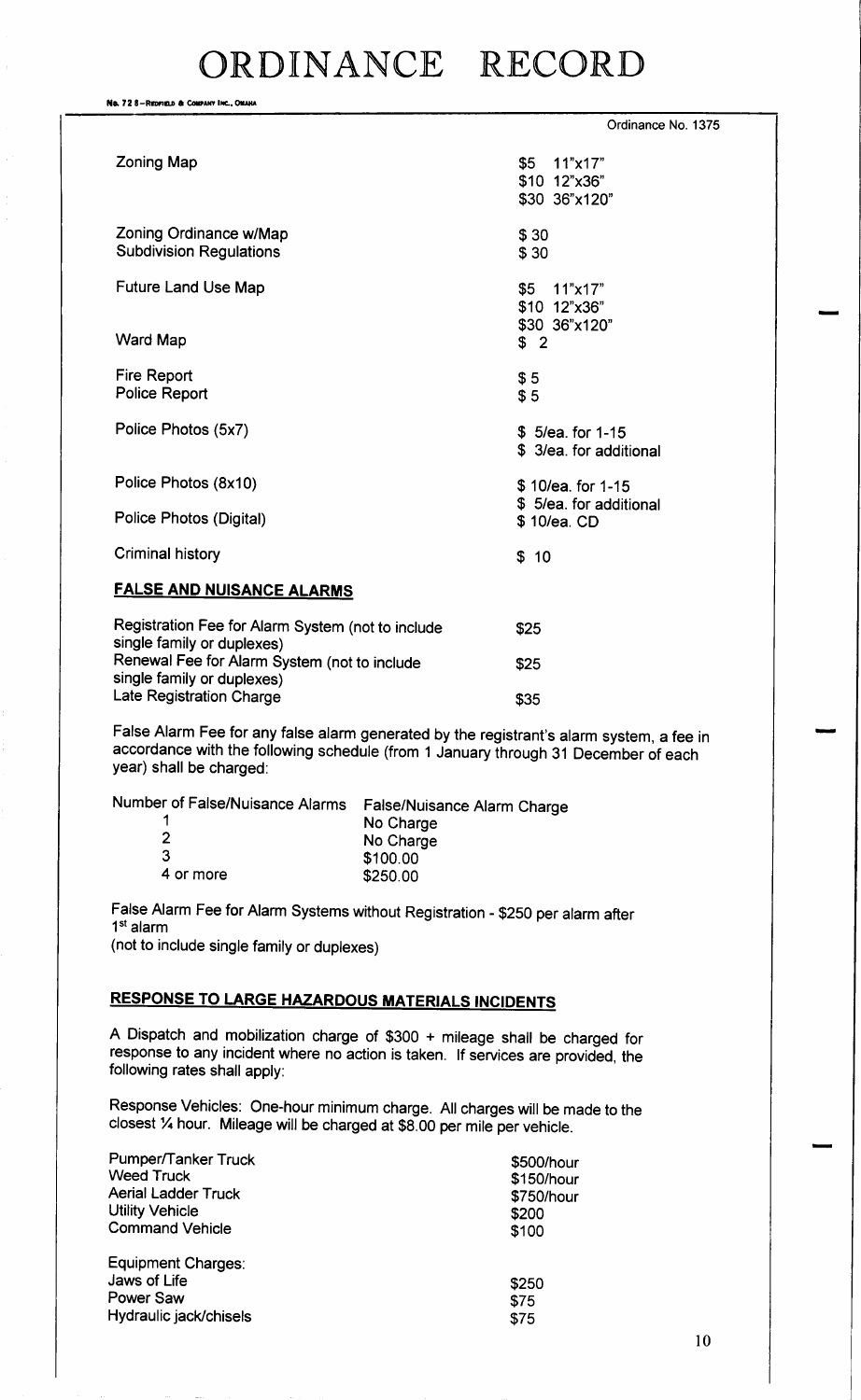No. 72 8-REDFIELD & COMPANY INC., OMAHA

| <b>Cribbing Blocks</b><br><b>Winches</b> | \$1C<br>\$1C |
|------------------------------------------|--------------|
| Air Bags                                 | \$50         |
| High Lift Jack                           | \$2C         |

Supplies: The actual City cost of the supplies plus 25% shall be charged for all supplies including but not limited to safety flares, Class A foam, Class B foam, absorbent pads, absorbent material, salvage covers, and floor dry.

### RESCUE SQUAD FEES

|                               | <u>NESCUE SQUAD FEES</u>                                                                                                                                                                                                                   |                                      |                              |                                                                 |                                      |
|-------------------------------|--------------------------------------------------------------------------------------------------------------------------------------------------------------------------------------------------------------------------------------------|--------------------------------------|------------------------------|-----------------------------------------------------------------|--------------------------------------|
|                               | <b>Basic Life Support Emergency</b><br><b>Basic Life Support Non-Emergency</b><br><b>Advanced Life Support Emergency I</b><br><b>Advanced Life Support Emergency 2</b><br>Advanced Life Support Non-Emergency<br>Mileage - per loaded mile |                                      |                              | \$650<br>\$450<br>\$750<br>\$950<br>\$550<br>\$15               |                                      |
|                               | <b>LIBRARY FEES</b>                                                                                                                                                                                                                        |                                      |                              |                                                                 |                                      |
|                               | Membership (Non-Resident Family)                                                                                                                                                                                                           |                                      | 6 month<br>1 year<br>1 month | \$35.00<br>\$60.00<br>\$7.00                                    |                                      |
| Fax                           |                                                                                                                                                                                                                                            |                                      |                              | $$2.00$ up to 5 pages                                           |                                      |
| <b>Fines</b>                  | <b>Books</b><br><b>Audio Books/Board Games</b><br><b>DVDs/CDs</b><br><b>Videos</b><br>Playaway device                                                                                                                                      |                                      |                              | \$.05/day<br>\$.10/day<br>\$1.00/day<br>\$.10/day<br>\$1.00/day |                                      |
|                               | Board Game not returned to Circulation Desk<br>Damaged & Lost Books                                                                                                                                                                        |                                      |                              | \$5.00<br>\$5.00 processing fee +<br>actual cost                |                                      |
|                               | <b>Videos/DVDs/CDs</b>                                                                                                                                                                                                                     |                                      |                              | \$5.00 processing fee +<br>actual cost                          |                                      |
| <b>Color Copies</b><br>Copies |                                                                                                                                                                                                                                            |                                      |                              | \$.50<br>\$.10                                                  |                                      |
|                               | Inter-Library Loan<br>Lamination - 18" Machine                                                                                                                                                                                             |                                      |                              | \$3.00/transaction<br>\$2.00 per foot                           |                                      |
|                               | Lamination - 40" Machine<br>Children's Mini-Camp                                                                                                                                                                                           |                                      |                              | \$6.00 per foot<br>\$10.00                                      |                                      |
|                               | <b>RECREATION FEES</b><br>Refund Policy (posted at the Community Center)                                                                                                                                                                   |                                      |                              | all approved refunds                                            | \$10.00 administrative fee on        |
|                               | <b>Late Registration Fee</b><br><b>Community Center</b>                                                                                                                                                                                    |                                      |                              | \$10.00                                                         |                                      |
|                               |                                                                                                                                                                                                                                            | <b>Resident</b>                      |                              | Non-Resident                                                    | <b>Business Groups</b>               |
|                               | <b>Facility Rental</b><br>Gym (1/2 Gym)<br>Gym (Full)<br>Gym/Stage (Rental)                                                                                                                                                                | \$ 38/Hour<br>\$75/Hour<br>\$400/Day |                              | \$75/Hour<br>\$150/Hour<br>\$500/Day                            | \$75/Hour<br>\$150/Hour<br>\$500/Day |
|                               | <b>Whole Community Center</b>                                                                                                                                                                                                              | \$600/Day                            |                              | \$800/Day                                                       | \$800/Day                            |
|                               | Game Room<br><b>Meeting Rooms (Rental)</b>                                                                                                                                                                                                 | \$22/Hour<br>\$12/Hour/Room          |                              | \$44/Hour                                                       | \$44/Hour<br>\$22/Hour/Room\$27/Hour |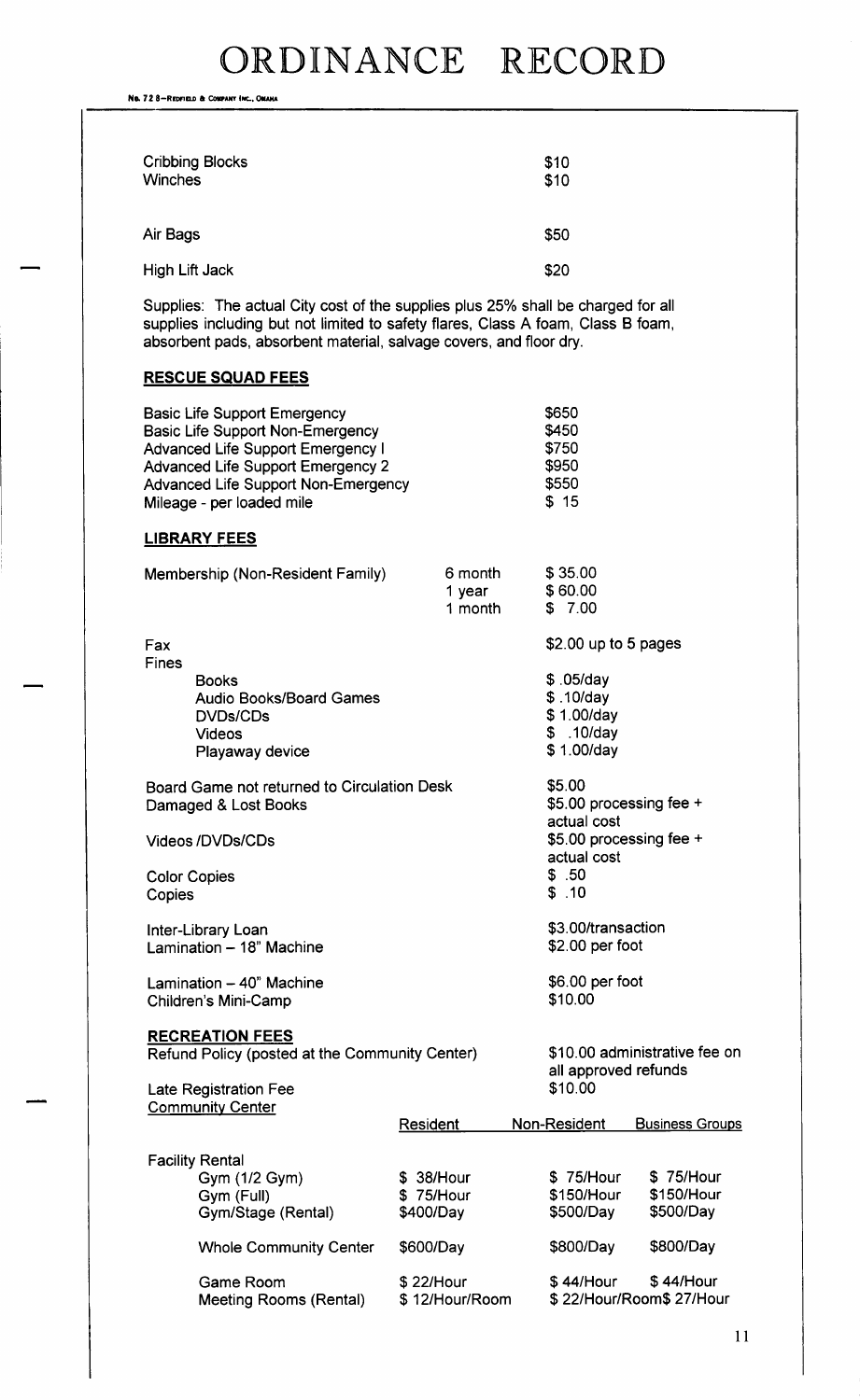|                                                       |                | No. 728-Redfield & Company Inc., OMAHA                                                                                                                                                      |                   |                                |                               |                    |  |
|-------------------------------------------------------|----------------|---------------------------------------------------------------------------------------------------------------------------------------------------------------------------------------------|-------------------|--------------------------------|-------------------------------|--------------------|--|
|                                                       |                |                                                                                                                                                                                             |                   |                                |                               | Ordinance No. 1375 |  |
|                                                       |                | Kitchen (Rental)                                                                                                                                                                            | \$19/Hour         |                                | \$27/Hour                     | \$33/Hour          |  |
|                                                       |                | <b>Racquetball Court</b>                                                                                                                                                                    | \$7/Hour          |                                | \$14/Hour                     | \$14/Hour          |  |
|                                                       |                | Stage (Rental)                                                                                                                                                                              | \$12/Hour         |                                | \$22/Hour                     | \$27/Hour          |  |
|                                                       |                | <b>Facility Usage</b>                                                                                                                                                                       | Resident          |                                | Non-Resident                  |                    |  |
|                                                       |                | Daily Visit (19 and up)                                                                                                                                                                     | \$3.00            |                                | \$4.00                        |                    |  |
|                                                       |                | Daily Visit (Seniors 55+)                                                                                                                                                                   | $$ -0-$           |                                | \$2.00                        |                    |  |
|                                                       |                | Fitness Room (19 and up)<br>Membership Card                                                                                                                                                 |                   | \$27.00/month                  |                               |                    |  |
|                                                       |                | (Exercise Room, Gym, Racquetball/Wallyball Courts)                                                                                                                                          |                   |                                |                               |                    |  |
|                                                       |                | (Mon - Fri 8:00 -5:00 pm)                                                                                                                                                                   | \$3.00            |                                | \$4.00/Visit                  |                    |  |
|                                                       |                | Gym (19 and up)                                                                                                                                                                             |                   |                                |                               |                    |  |
|                                                       |                | (Mon - Fri 8:00 -5:00 pm)<br><b>Resident Punch Card</b>                                                                                                                                     | \$3.00<br>\$50.00 |                                | \$4.00/Visit                  |                    |  |
|                                                       |                | (20 punches)                                                                                                                                                                                |                   |                                |                               |                    |  |
|                                                       |                | Non-resident Punch Card                                                                                                                                                                     |                   |                                | \$35.00                       |                    |  |
|                                                       |                | (10 punches)                                                                                                                                                                                |                   |                                |                               |                    |  |
|                                                       |                | Senior (Resident)<br>Non-resident Sr. Punch Card                                                                                                                                            | $$ -0-$           |                                |                               |                    |  |
|                                                       |                | (10 punches)                                                                                                                                                                                |                   |                                | \$20.00                       |                    |  |
|                                                       | <b>Classes</b> | Variety of programs as determined by the Recreation Director<br>Fees determined by cost of program                                                                                          |                   |                                |                               |                    |  |
|                                                       |                |                                                                                                                                                                                             | Contractor<br>75% |                                | City                          |                    |  |
|                                                       |                | Contract Instructor Does Registration and Collects Fees                                                                                                                                     |                   |                                | 25%                           |                    |  |
|                                                       | Fields:        |                                                                                                                                                                                             |                   |                                |                               |                    |  |
|                                                       |                | <b>Tournament Fees</b><br>\$30/Team/Tournament<br>Tournament Field Fees<br>\$40/Field/Day<br>Field Rentals (Resident and Non Resident) \$40 / 2 Hours<br>Gate/Admission Fee<br>10% of Gross |                   |                                |                               |                    |  |
|                                                       |                |                                                                                                                                                                                             |                   | <b>Resident</b>                |                               | Non Resident       |  |
|                                                       |                | <b>Model Airplane Flying</b>                                                                                                                                                                |                   |                                |                               |                    |  |
|                                                       |                | <b>Field Pass</b>                                                                                                                                                                           |                   | \$30*                          |                               | \$40*              |  |
|                                                       |                | * includes \$10 club membership 1 - year license                                                                                                                                            |                   |                                |                               |                    |  |
|                                                       |                | <b>Park Shelters</b>                                                                                                                                                                        |                   | \$15/3 hours                   |                               | \$25/3 hours       |  |
|                                                       |                | <b>Swimming Pool</b>                                                                                                                                                                        |                   | Resident                       | Non-Resident                  |                    |  |
|                                                       |                | <b>Youth Daily</b>                                                                                                                                                                          |                   | $\overline{2}$                 | \$<br>4                       |                    |  |
|                                                       |                | <b>Adult Daily</b><br><b>Resident Tag</b>                                                                                                                                                   |                   | \$<br>\$<br>\$<br>$\mathbf{3}$ | S.<br>$\overline{\mathbf{4}}$ |                    |  |
|                                                       |                | <b>Family Season Pass</b>                                                                                                                                                                   |                   | $\overline{2}$<br>\$105        | \$165                         |                    |  |
|                                                       |                | <b>Youth Season Pass</b>                                                                                                                                                                    |                   | \$65                           | \$95                          |                    |  |
|                                                       |                | <b>Adult Season Pass</b>                                                                                                                                                                    |                   | \$75                           | \$105                         |                    |  |
|                                                       |                |                                                                                                                                                                                             |                   |                                |                               |                    |  |
|                                                       |                | 30-Day Pass<br>Season Pass (Day Care)                                                                                                                                                       |                   | \$55<br>\$275                  | \$85<br>\$275                 |                    |  |
|                                                       |                | <b>Swim Lessons</b>                                                                                                                                                                         |                   | \$30                           | \$55                          |                    |  |
|                                                       |                | *Swimming Pool memberships and specials prices shall be established by the<br><b>Finance Director</b>                                                                                       |                   |                                |                               |                    |  |
| Youth Recreation Programs<br>Resident<br>Non-Resident |                |                                                                                                                                                                                             |                   |                                |                               |                    |  |
|                                                       |                | Coed T-Ball Ages 5-6                                                                                                                                                                        |                   | \$45/55                        | \$60/70                       |                    |  |
|                                                       |                | Softball/Baseball Ages 7-8                                                                                                                                                                  |                   | \$50/60                        | \$65/75                       |                    |  |
|                                                       |                | Softball/Baseball Ages 9-10                                                                                                                                                                 |                   | \$65/75                        | \$85/95                       |                    |  |
|                                                       |                | Softball/Baseball Ages 11-12                                                                                                                                                                |                   | \$75/85                        | \$105/115                     |                    |  |
|                                                       |                |                                                                                                                                                                                             |                   |                                |                               |                    |  |

IMMO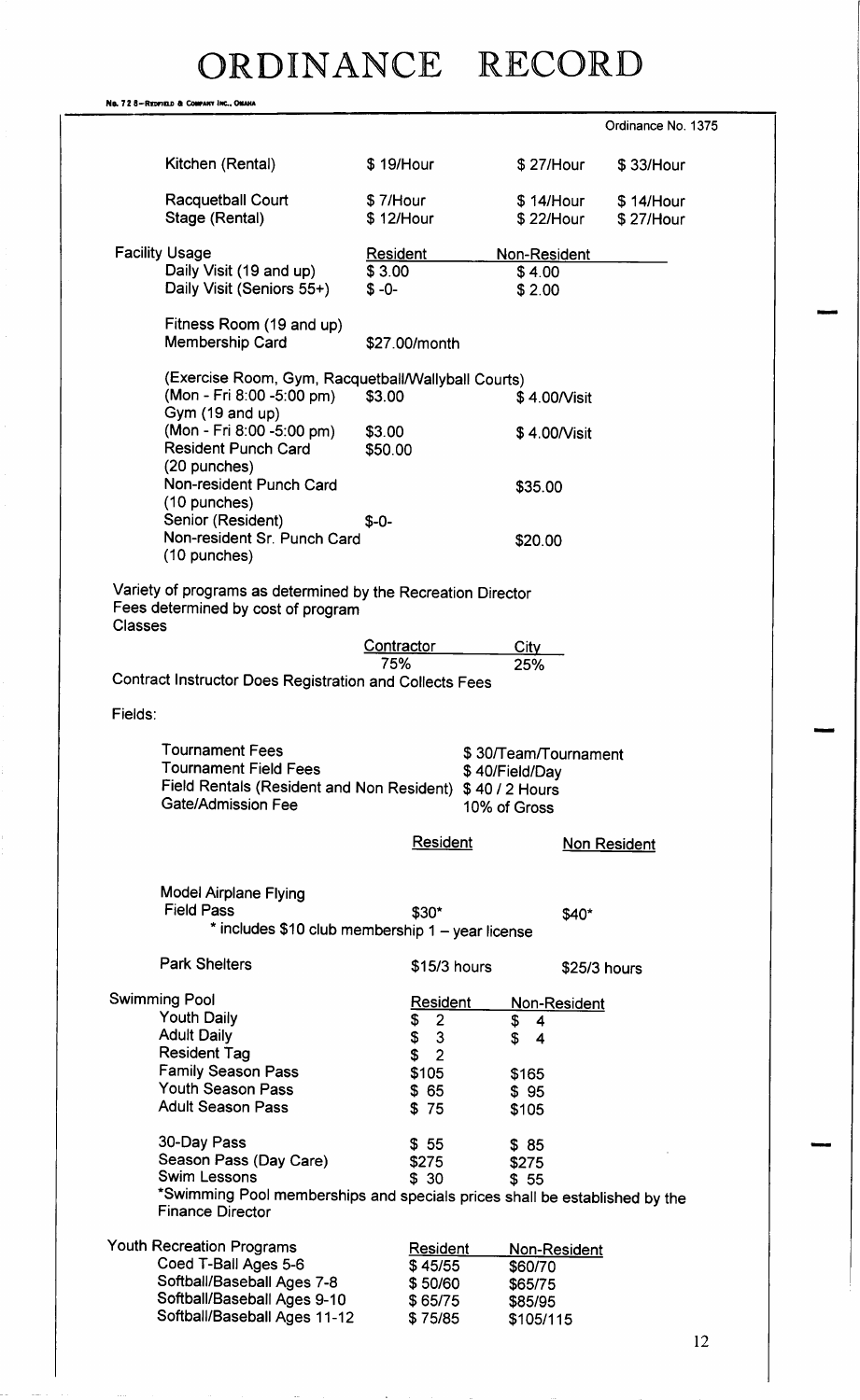#### No. 72 8-REDFIELD & COMPANY INC., OMAHA

| Softball/Baseball Ages 13-14<br>Softball/Baseball Age 15-18                                                                                                                                                                                                                                            | \$85/95<br>\$110/120                                                                                  | \$105/115<br>\$140/150                              |
|--------------------------------------------------------------------------------------------------------------------------------------------------------------------------------------------------------------------------------------------------------------------------------------------------------|-------------------------------------------------------------------------------------------------------|-----------------------------------------------------|
| <b>Basketball Clinic</b><br><b>Basketball Grades 3-8</b><br>Soccer Academy<br><b>Flag Football</b><br>Volleyball                                                                                                                                                                                       | \$17/27<br>\$55/65<br>\$33/43<br>\$33/43<br>\$55/65                                                   | \$22/32<br>\$65/75<br>\$53/63<br>\$53/63<br>\$65/75 |
| 3 yr. old Soccer Clinic                                                                                                                                                                                                                                                                                | \$17/27                                                                                               | \$22/33                                             |
| Programs<br><b>Adult Volleyball- Spring</b><br>Adult Spring Softball - Single<br><b>Adult Spring Softball - Double</b><br><b>Adult Volleyball - Fall/Winter</b><br>Adult Fall Softball - Single<br><b>Adult Fall Softball - Double</b><br><b>Senior Spring Softball</b><br><b>Senior Fall Softball</b> | \$55<br>\$215<br>\$420<br>\$110<br>\$120<br>\$235<br>\$15 per game per team<br>\$17 per game per team | \$55<br>\$215<br>\$420<br>\$110<br>\$120<br>\$235   |
| <b>Special Services Van Fees</b><br>Zone 1 Trip within city limits (La Vista & Ralston)                                                                                                                                                                                                                |                                                                                                       | $$1.00$ one way                                     |
| Includes trips to grocery stores and senior center<br>Zone 2 Trip outside city limits                                                                                                                                                                                                                  |                                                                                                       | $$3.00$ one way                                     |
| Zone 3 Trip outside city limits                                                                                                                                                                                                                                                                        |                                                                                                       | \$10.00 one way                                     |
| Bus pass (each punch is worth \$1.00)                                                                                                                                                                                                                                                                  |                                                                                                       | \$30.00                                             |

Section 2. Sewer Fee Schedule.

§3-103 Municipal Sewer Department; Rates.

A. Levy of Sewer Service Charges. The following sewer service charges shall be levied against the user of premises, property or structures of every kind, nature and

the wastewater service area of the City of La Vista.

B. Computation of Sewer Service Charges. For the months of December, January, February and March, the monthly charge for residential sewer services will be computed on the actual water used for these months. The monthly charge for residential sewer service in the months of April, May, June, July, August, September, October and November will be computed on the average water usage of the four( 4) preceding winter months of December, January, February and March or for such portion of said consumption, whichever is the lesser. At the option of the City of La Vista, water used from private wells shall be either metered or estimated for billing purposes.

description, which has water service from any supply source and are located within

- C. Amount of Sewer Service Charges. The total sewer service charge for each sewer service user will be the sum of three (3) charges: (1) customer charge, (2) flow charge, and (3) abnormal charge.
	- 1. The customer charge is as follows
		- a. For sewer service users classified as Residential, the same being sewer service to a single family dwelling, or a duplex, apartment, or other multifamily dwelling (e.g. apartments) wherein each dwelling unit has a separate water meter that is read and charged for water and sewer use by the Metropolitan Utilities District-\$ 12. 23 per month.
		- b. For sewer service users classified as Residential-Multi-Family, the same being sewer service to Multi-Family dwellings (e.g. apartments)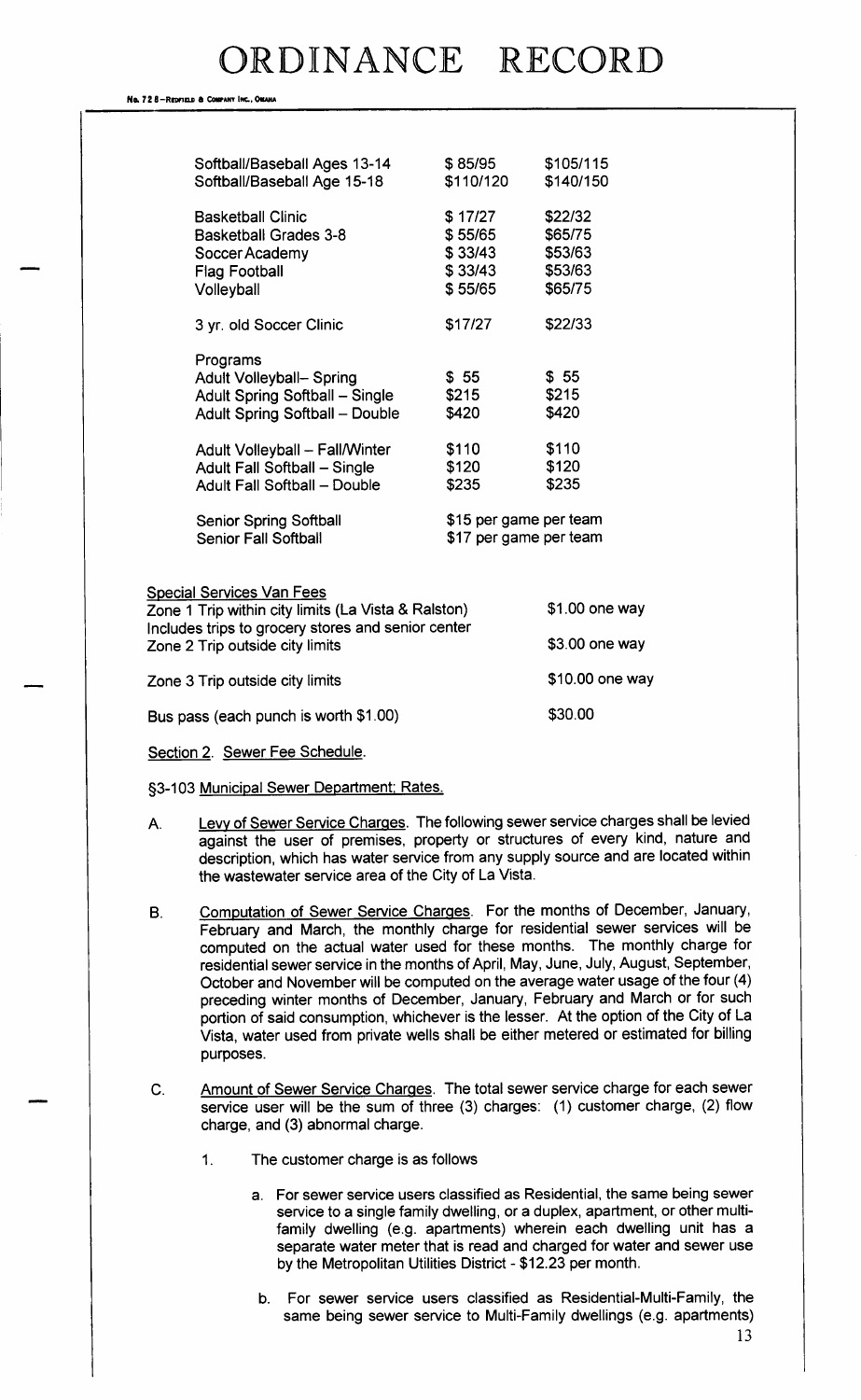Ne. 72 8-Redfield & Company INC., OMAN

Ordinance No. 1375

wherein there is only a separate water meter to each building or complex that is read and charged for water and sewer use by the Metropolitan Utilities District- \$ 13. <sup>11</sup> per month.

c. For sewer service users classified as General Commercial: Customers who normally use less than 100, 000 cubic feet of water per month and who are not Residential users or Residential-Multi-Family users - \$13.11 per month. For sewer service users in this category that require manual billing, add \$10.00 for a total of \$23.11. The manual billing of the customer charge will come from the City of La Vista instead of the Metropolitan Utilities District.

- 2. The flow charge for all sewer service users shall be \$3.71 per hundred cubic feet (ccf).
- 3. If users have abnormal strength sewage as determined by the terms of the Wastewater Service Agreement between the City of La Vista and the City of Omaha, then additional charges will be billed to the user at the applicable rates as determined by said Agreement.
- 4. If users other than those classified herein are connected to the wastewater collection system, the Customer Charges, the Flow Charges and Other Charges will be determined by the City Council in accordance with rules and regulations of the EPA and the Agreement between the City of La Vista and the City of Omaha.

Section 3. Sewer/Drainage Connection Fee Schedule. A fee shall be paid to the City Treasurer as set forth in this section for each structure or tract to be connected to the sewer system of the City. No connection permit or building permit shall be issued until the following connection fees have been paid.

| <b>Residential</b>     |                                                | Effective1/1/2019 Effective 1/1/2020               |                                    |  |  |
|------------------------|------------------------------------------------|----------------------------------------------------|------------------------------------|--|--|
|                        | <b>Single Family Dwelling</b><br><b>Duplex</b> | \$1,364<br>\$1,364<br>\$1,364/unit<br>\$1,364/unit |                                    |  |  |
| <b>Multiple Family</b> |                                                | \$1,064/unit                                       | \$1,064/unit                       |  |  |
| Commercial/Industrial  |                                                |                                                    | \$7,407/acre of<br>land as platted |  |  |

The fee for commercial ( including industrial) shall be computed on the number of acres within each platted lot or tract, irrespective of the number of structures to be constructed thereon.

The applicable fee shall be paid in respect to each lot or building site as a condition of City's issuance of any building or sewer connection permit.

- A. Changes in Use. If the use of a lot changes subsequent to payment of the fee, which different use would require payment of a fee greater than that payable in respect to the use for which the fee was originally paid, the difference in fee shall be paid to the City at time of such change in use.
- B. Existing Structures. Structures for which sewer connection and building permits have been issued, and all permit fees in respect thereto paid, prior to the effective date hereof shall be exempt from the fees herein imposed.
- C. Preconnection Payments. Where preconnection payment charges for <sup>a</sup> subdivision or portion thereof have been paid to City at time of subdivision of a tract pursuant to agreement between the City and the developer and the sanitary and improvement district, if any, financing improvements of the subdivision, the preconnection payment so made shall be credited by City to the sewer/drainage fees payable at time of connection of the individual properties to the sewer/drainage systems of the City.